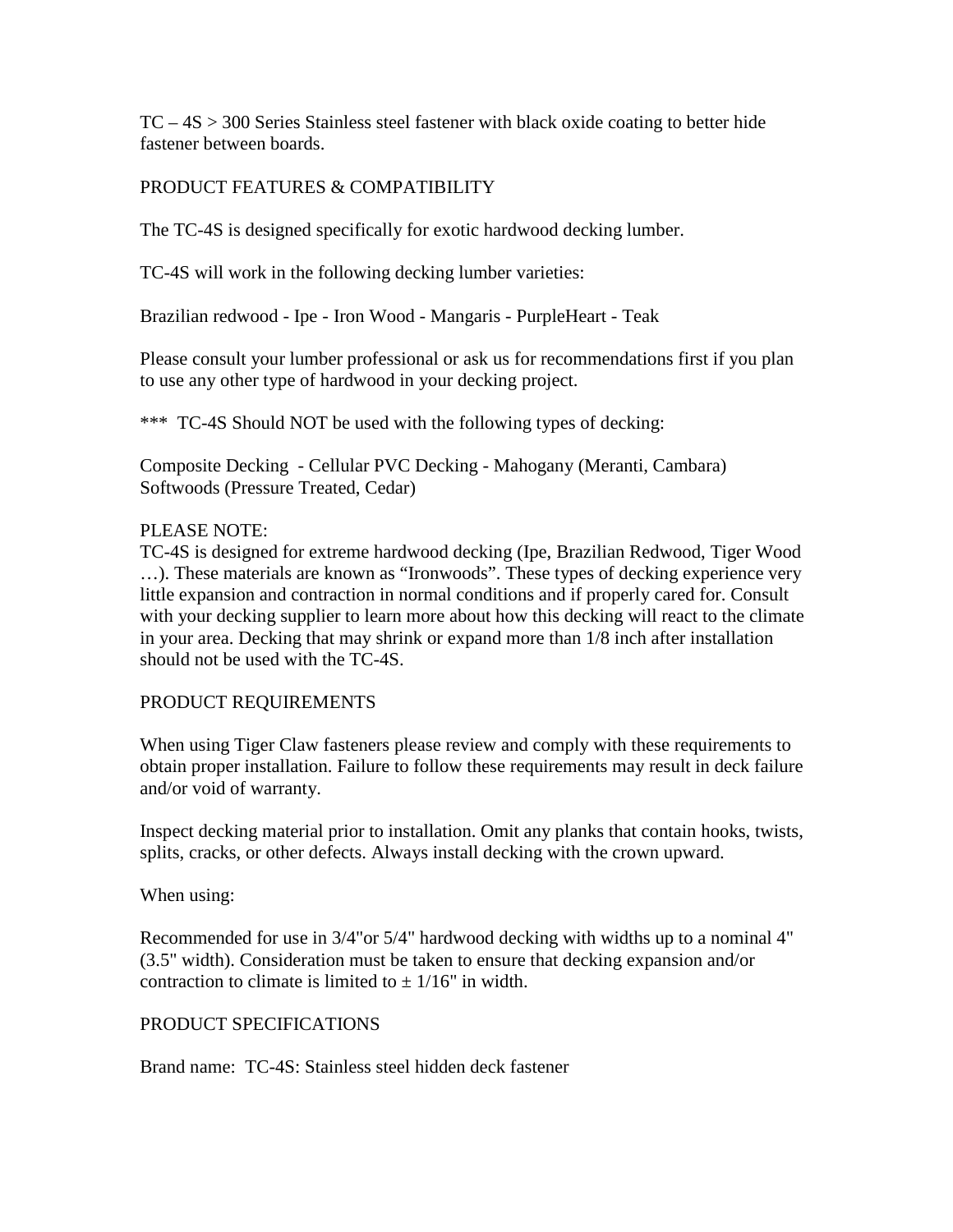Recommended Materials: Use with most 3" and 4" exotic hardwood decking no less than ¾ " in thickness (Ipe, Mangaris, Ironwoods, Brazilian Redwood)

Appearance: Semi gloss black finish, rectangular body with tear drop shaped hole along lower bend. Two sets of square shaped opposing prongs with concave tips on top. 1/8" spacing flanges on inner prongs.

Dimensions: .375" h x 2.12" w x .52" d

Material: .040 301 ¼ roll hardened stainless steel (Semi-magnetic) - Tensile strength ~ 220 kpsi - Yield strength ~ 110 kpsi

Finish: Passivated, black polymer coating.

Workability: All work can be done quickly from above using basic tools (hammer, screw gun, sledge hammer…)

Gapping: TC-4S will automatically create a 1/8" space between each board.

Expansion / Contraction: Fasteners are designed to allow decking to expand and contract naturally by sliding on the fastener prongs and still maintain hold down strength. TC-4S can handle total board movement up to 1/8th of an inch. Check with your decking supplier to find out how much expansion and contraction you can expect from your type of Hardwood decking.

Recommended Screw Used: Quality Stainless steel  $# 7 \times 15/8$ " ( $#1$  square drive) trim head decking screws included in each box and bucket of TC-4S.

#### Package Content:

Retail Box: (90) Tiger Claw fasteners (1) Installation instruction sheet (1) TC-4 Instruction Addendum (1) Installation Block (1) Support Addendum (1) (90) #7 x 1 5/8" stainless steel black oxide screws (1) #1 sq. drive bit.

Contractor Bucket: (1400) Tiger Claw Fasteners (2) Installation instruction sheet (2) TC-4 Instruction Addendum (2) support addendums (6) Installation Blocks (1400) #7 x 1 5/8th" stainless steel screws, (8) #1 sq. drive bits, (1) Instructional DVD, (1) Increasing Profits, (1) Tiger Flyer

#### COVERAGE

Coverage Estimator - A fastener is needed at every intersection of a joist and a support.

When using 3.5" decking\* with 16" on center joists: 90 pcs. box covers aprox. 38 sq. feet. 1400 pcs. bucket covers aprox. 545 sq. feet.